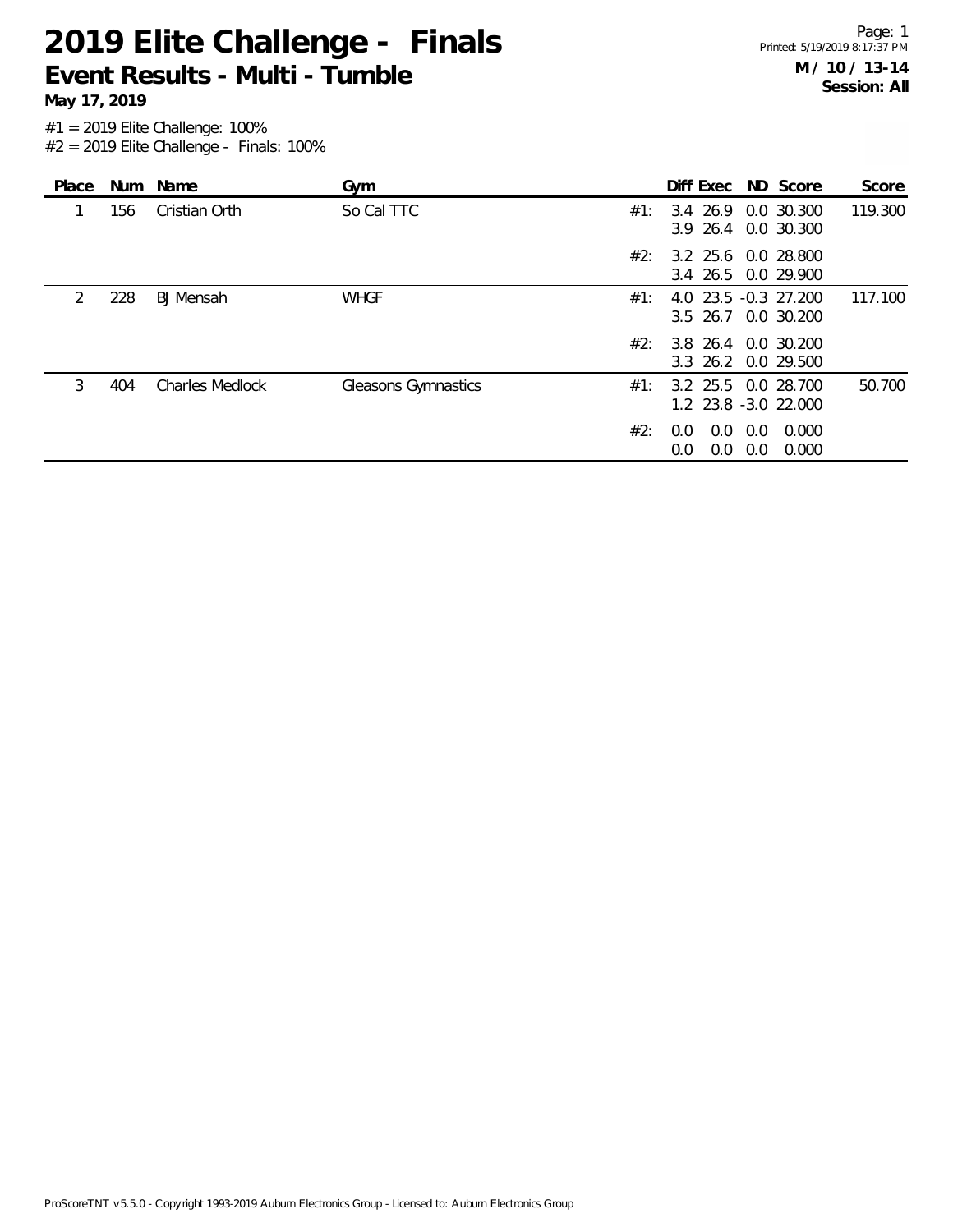**May 17, 2019**

| Place |     | Num Name        | Gym                 |     | Diff Exec ND Score                                   |  | Score  |
|-------|-----|-----------------|---------------------|-----|------------------------------------------------------|--|--------|
|       | 304 | Sahanna Doherty | Fox Valley T&T      |     | $\#1$ : 3.1 26.7 0.0 29.800<br>1.1 24.9 -3.0 23.000  |  | 98.800 |
|       |     |                 |                     |     | $#2: 1.1 25.3 -3.0 23.400$<br>$1.1$ 24.5 -3.0 22.600 |  |        |
|       | 223 | Gracie Cain     | Eagle Gymnastics TX | #1: | 0.9 18.0 -3.0 15.900<br>1.9 22.3 -3.0 21.200         |  | 94.200 |
|       |     |                 |                     |     | $\#2$ : 3.1 25.9 0.0 29.000<br>3.3 25.4 -0.6 28.100  |  |        |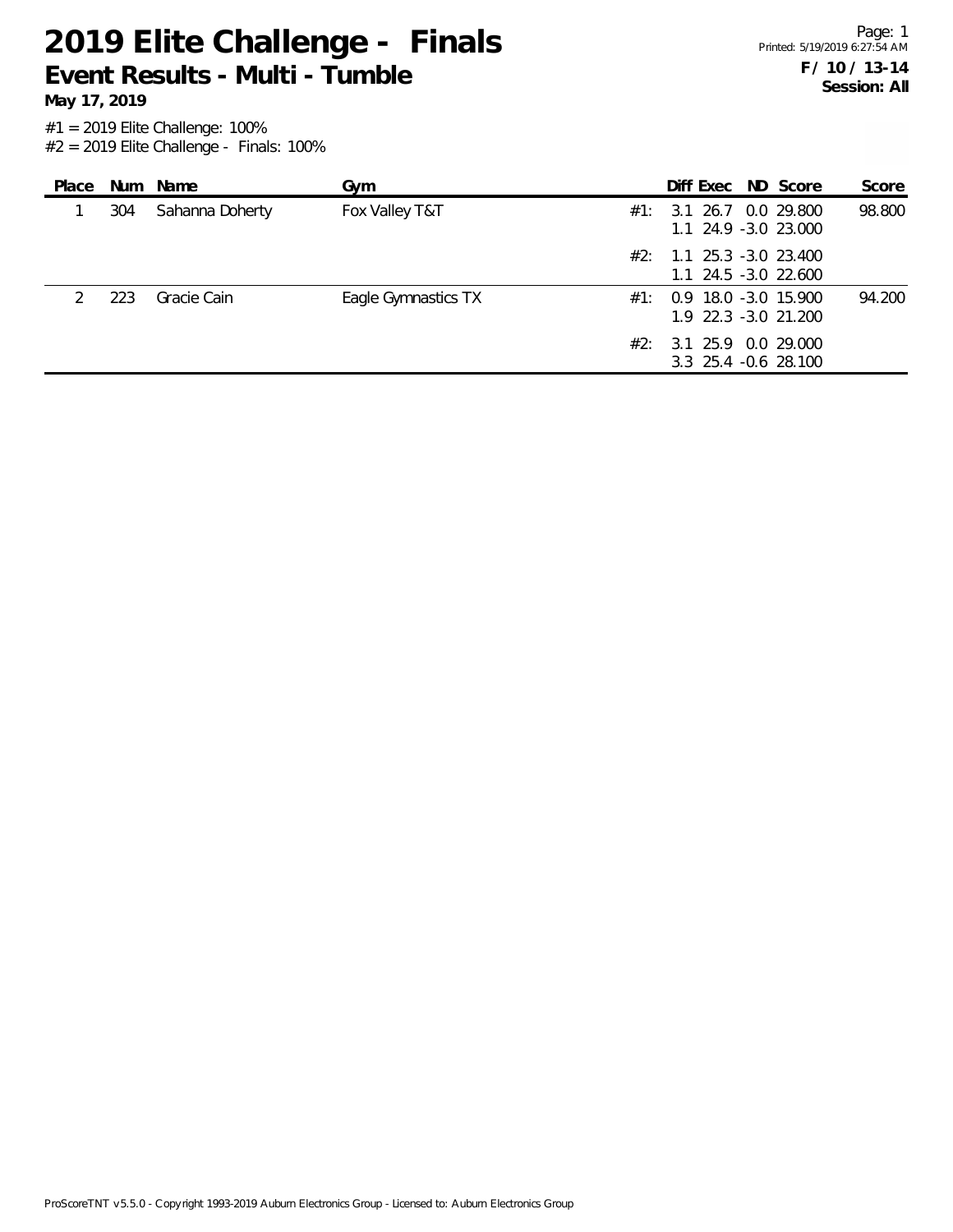**May 17, 2019**

| Place |     | Num Name           | Gym                       |     |          | Diff Exec ND Score                          | Score   |
|-------|-----|--------------------|---------------------------|-----|----------|---------------------------------------------|---------|
|       | 107 | Alexander Brigance | <b>Amplify Gymnastics</b> | #1: | 3.9 24.9 | 0.0 28.800<br>4.3 25.0 0.0 29.300           | 109.500 |
|       |     |                    |                           | #2: |          | 3.9 24.5 0.0 28.400<br>1.9 24.1 -3.0 23.000 |         |
| 2     | 405 | Rory O'Neil        | Gleasons Gymnastics       | #1: |          | 3.9 23.2 0.0 27.100<br>3.4 20.8 0.0 24.200  | 108.100 |
|       |     |                    |                           | #2: | 3.4 24.7 | 3.9 24.8 0.0 28.700<br>0.0 28.100           |         |
| 3     | 110 | Kaden Garcia       | <b>High Altitude</b>      | #1: |          | 1.2 24.0 -3.0 22.200<br>3.4 24.2 0.0 27.600 | 104.500 |
|       |     |                    |                           | #2: |          | 3.2 22.5 -0.6 25.100<br>3.4 26.2 0.0 29.600 |         |